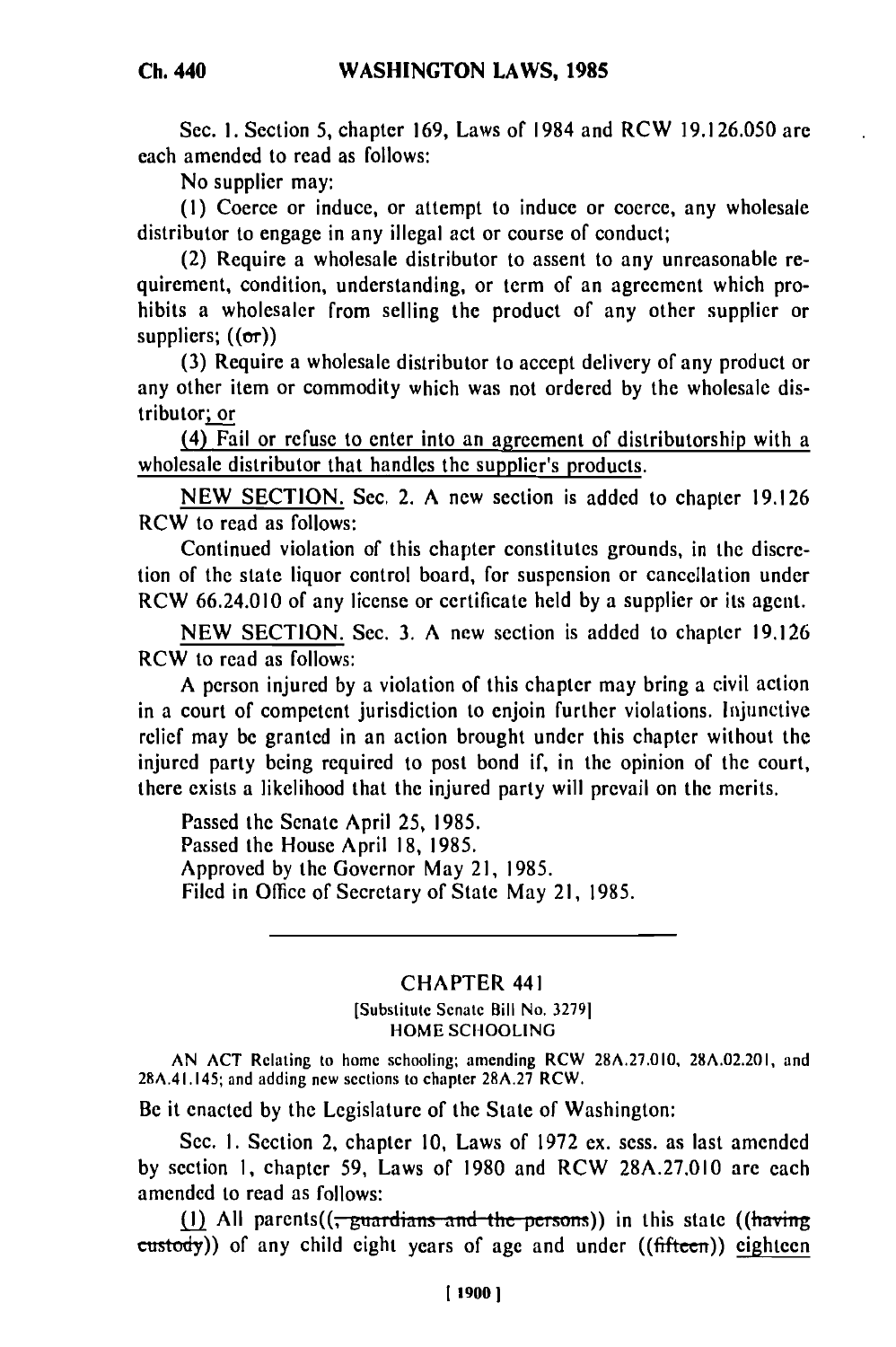years of age shall cause such child to attend the public school of the district in which the child resides for the full time when such school may be in session ((or to attend a)) unless:

(a) The child is attending an approved private school for the same time ((unless)) or is enrolled in an extension program as provided in RCW 28A.02.201(4);

(b) The child is receiving home-based instruction as provided in subsection (4) of this section; or

(c) The school district superintendent of the district in which the child resides shall have excused suvh child from attendance because the child is physically or mentally unable to attend school, is attending a residential school operated by the department of social and health services, or has been temporarily excused upon the request of his or her parents $((,$  guardians, or persons in this state having custody of any such child;)) for purposes agreed upon by the school authorities and the parent( $\left(\frac{1}{x}$  guardian or custodian)): PROVIDED, That such excused absences shall not be permitted if deemed to cause a serious adverse effect upon the student's educational progress: PROVIDED FURTHER, That students excused for such temporary absences may be claimed as full time equivalent students to the extent they would otherwise have been so claimed for the purposes of RCW 28A.41.130 and 28A.41.140, as now or hereafter amended, and shall not affect school district compliance with the provisions of RCW 28A.58.754, as now or hereafter amended( $($ .

All parents, guardians and other persons in this state having custody of any child fifteen years of age and under eighteen years of age shall cause<br>such child to attend the public school of the district in which the child resides for the full time when such school may be in session or to attend a private school for the same time excepting when));

(d) The child is fifteen years of age or older and:

(i) The school district superintendent determines that such child ((is physically or mentally unable to attend school or)) has already attained a reasonable proficiency in the branches required **by** law to be taught in the first nine grades of the public schools of this state((, or the child has been

temporarily excused in accordance with this section, or))<sub>2</sub><br>(ii) The child is regularly and lawfully engaged in a useful or remunerative occupation((<del>, or the child is attending a residential school operated</del> by the department of social and health services, or));

(iii) The child has already met graduation requirements in accordance with state board of education rules and regulations $((,))$ ; or

(iv) The child has received a certificate of educational competence under rules and regulations established by the state board of education under RCW 28A.04.135.

(2) A parent for the purpose of this chapter means a parent, guardian, or person having legal custody of a child.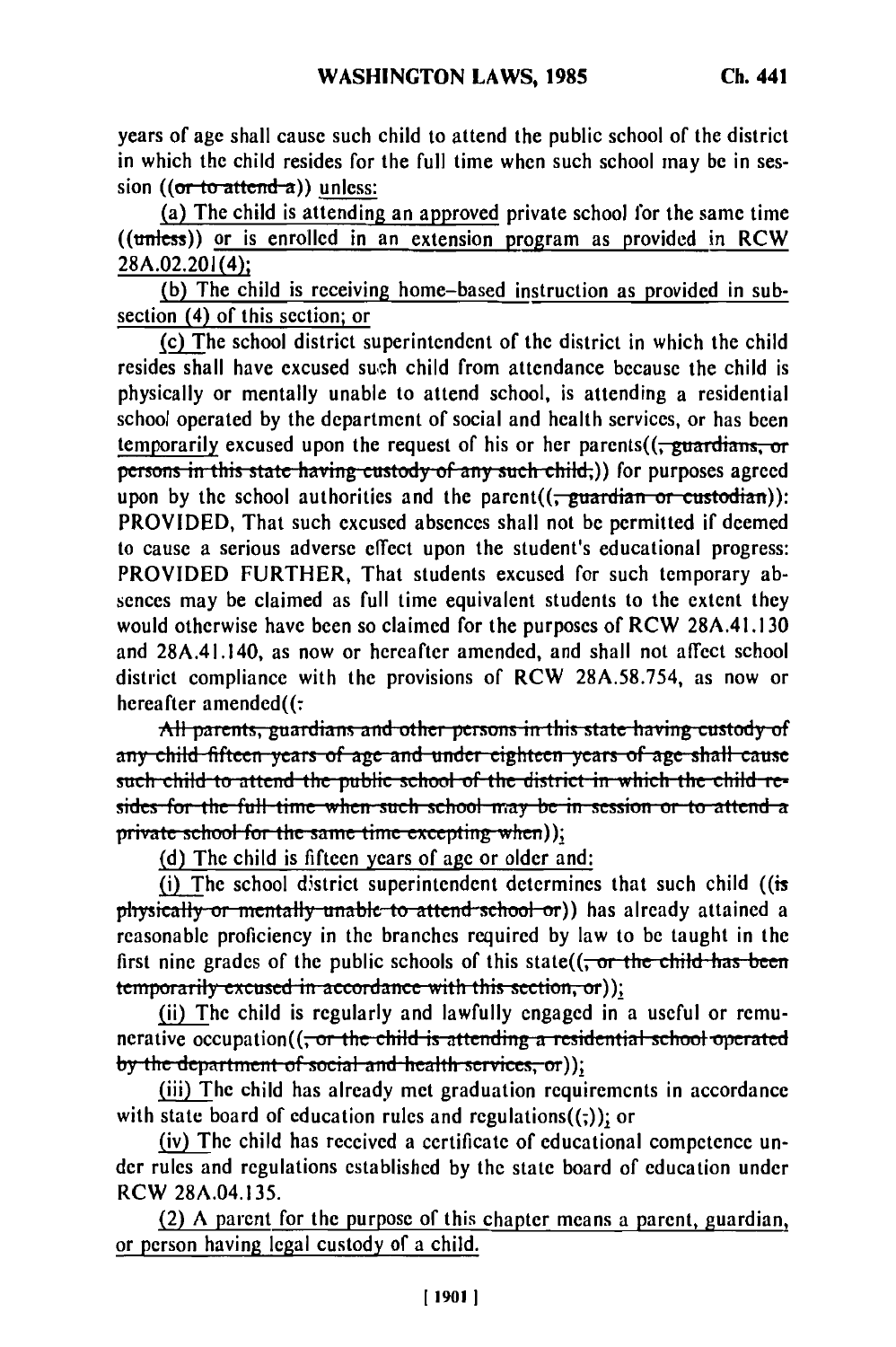**(3)** An approved private ((and/or parochial)) school for the purposes of this ((sction)) chapter shall be one approved under regulations established **by** the state board of education pursuant to RCW 28A.04.120 as now or hereafter amended.

(4) For the purposes of this chapter, instruction shall be home-based if it consists of planned and supervised instructional and related educational activities, including a curriculum and instruction in the basic skills of occupational education, science, mathematics, language, social studies, history, health, reading, writing, spelling, and the development of an appreciation of art and music, provided for a number of hours cquivalent to the total annual program hours per grade level established for approved private schools under RCW 28A.02.201 and 28A.02.240 and if such activities are:

(a) Provided **by** a parent who is instructing his or her child only and are supervised **by** a certificated person. A certificated person for purposes **of** this chapter shall **be** a person certified under chapter 28A.70 RCW. For purposes of this section, "supervised **by** a certificated person" means: The planning **by** the certificated person and the parent of objectives consistent with this subsection; a minimum each month of an average of one contact hour per week with the child being supervised **by** the certificated person; and evaluation of such child's progress **by** the certificated person. The number of children supervised **by** the certificated person shall not exceed thirty for purposes of this subsection; or

**(b)** Provided **by** a parent who is instructing his or her child only and who has either earned forty-five college level quarter credit hours or its equivalent in semester hours or has completed a course in home-based instruction at a postsecondary institution or a vocational-technical institute; or

(c) Provided **by** a parent who is deemed sufficiently qualified to provide home-based instruction **by** the superintendent of the local school district in which the child resides.

**(5)** The legislature recognizes that home-based instruction is less structured and more experiential than the instruction normally provided in a classroom setting. Therefore, the provisions of subsection (4) of this section relating to the nature and quantity of instructional and related educational activities shall be liberally construed.

NEW SECTION. Sec. 2. A new section is added to chapter 28A.27 RCW to read as follows:

Each parent whose child is receiving home-based instruction under RCW 28A.27.010(4) shall have the duty to:

(1) File annually a signed declaration of intent that he or she is planning to cause his or her child to receive home-based instruction. The statement shall include the name and age of the child, shall specify whether a certificated person will be supervising the instruction, and shall be written in a format prescribed by the superintendent of public instruction. Each parent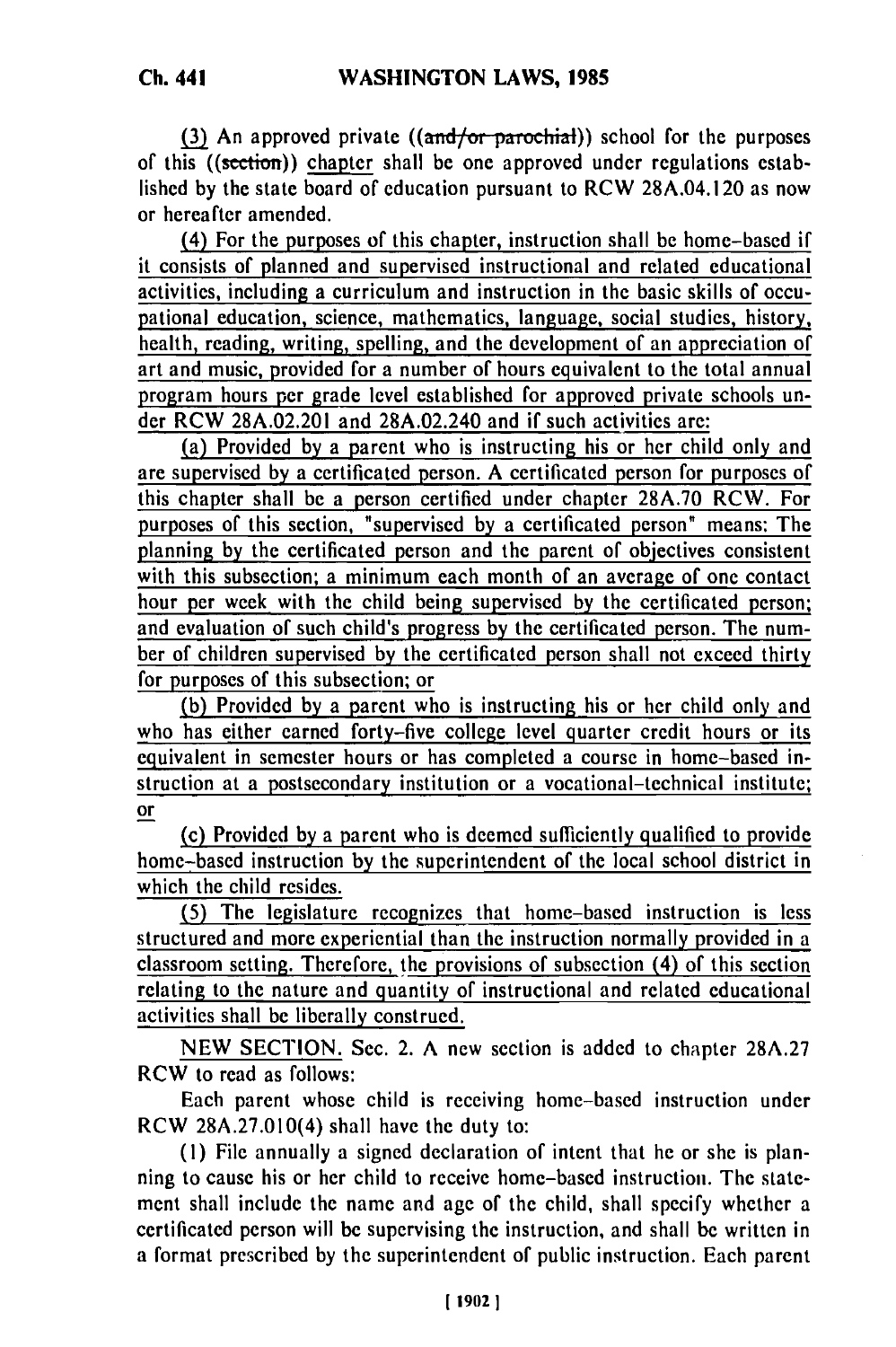shall file the statement **by** September **15** of the school year or within two weeks of the beginning of any public school quarter, trimester, or semester with the superintendent of the public school district within which the parent resides;

(2) Ensure that test scores or annual academic progress assessments and immunization records, together with any other records that are kept relating to the instructional and educational activities provided, are forwarded to any other public or private school to which the child transfers. At the time of a transfer to a public school, the superintendent of the local school district in which the child enrolls may require a standardized achievement test to be administered and shall have the authority to determine the appropriate grade and course level placement of the child after consultation with parents and review of the child's records; and

(3) Ensure that a standardized achievement test approved by the state board of education is administered annually to the child by a qualified individual or that an annual assessment of the student's academic progress is written by a certificated person who is currently working in the field of education. The standardized test administered or the annual academic progress assessment written shall be made a part of the child's permanent records. If, as a result of the annual test or assessment, it is determined that the child is not making reasonable progress consistent with his or her age or stage of development, the parent shall make a good faith effort to remedy any deficiency.

Failure of a parent to comply with the duties in this section shall be deemed a failure of such parent's child to attend school without valid justification under RCW 28A.27.020. Parents who do comply with the duties set forth in this section shall be presumed to be providing home-based instruction as set forth in RCW 28A.27.010(4).

NEW SECTION. Sec. 3. A new section is added to chapter 28A.27 RCW to read as follows:

The state hereby recognizes that parents who are causing their children to receive home-based instruction under RCW 28A.27.010(4) shall be subject only to those minimum state laws and regulations which are necessary to insure that a sufficient basic educational opportunity is provided to the children receiving such instruction. Therefore, all decisions relating to philosophy or doctrine, selection of books, teaching materials and curriculum, and methods, timing, and place in the provision or evaluation of homebased instruction shall be the responsibility of the parent except for matters specifically referred to in this chapter.

Sec. 4. Section 2, chapter 92, Laws of 1974 ex. sess. as last amended by section **1,** chapter 56, Laws of 1983 and RCW 28A.02.201 are each amended to read as follows:

The legislature hereby recognizes that private schools should be subject only to those minimum state controls necessary to insure the health and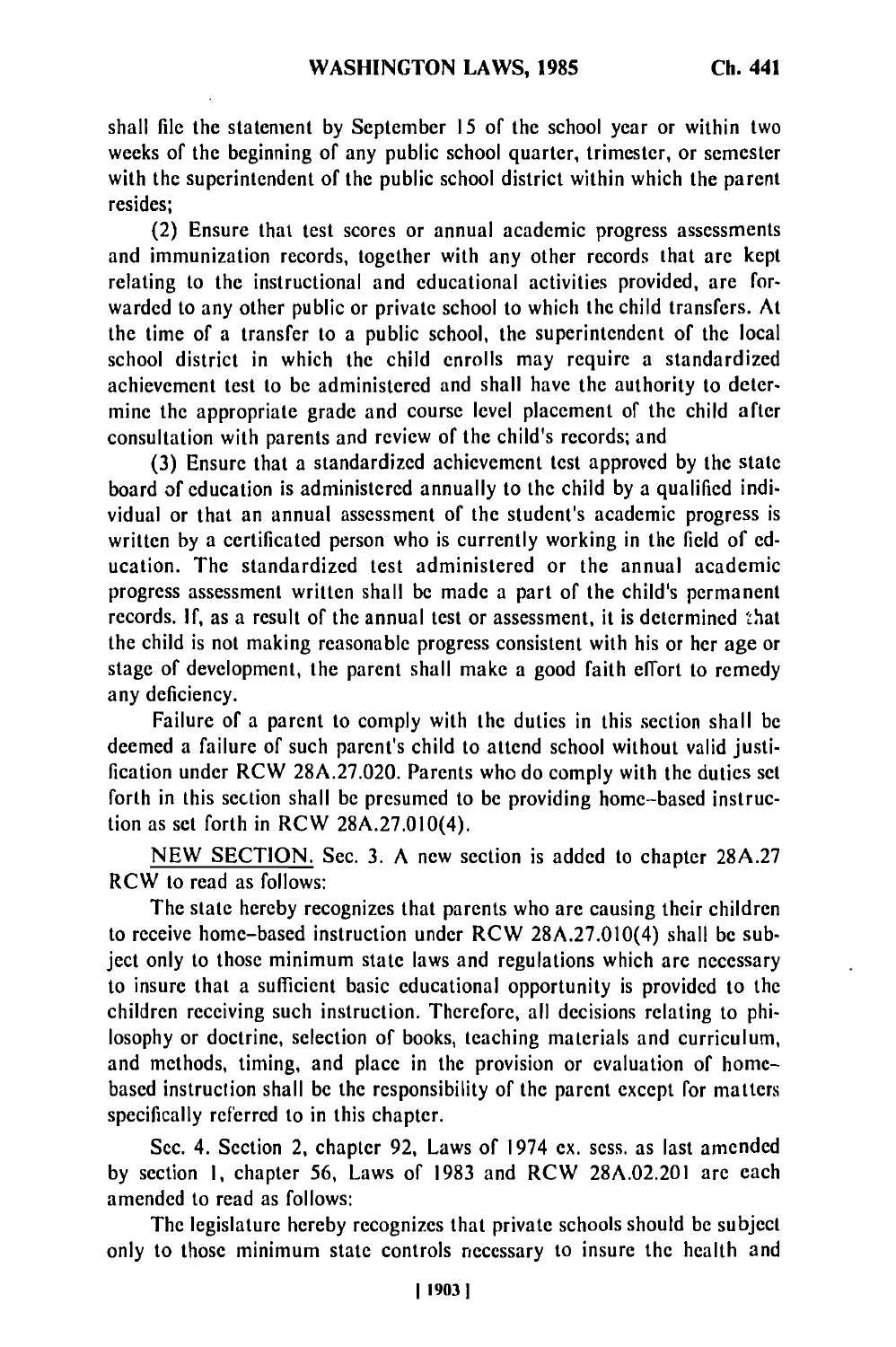$\mathfrak{r}$ 

safety of all the students in the state and to insure a sufficient basic education to meet usual graduation requirements. The state, any agency or official thereof, shall not restrict or dictate any specific educational or other programs for private schools except as hereinafter in this section provided.

Principals of private schools or superintendents of private school districts shall file each year with the state superintendent of public instruction a statement certifying that the minimum requirements hereinafter set forth are being met, noting any deviations. After review of the statement, the state superintendent will notify schools or school districts of those deviations which must be corrected. In case of major deviations, the school or school district may request and the state board of education may grant provisional status for one year in order that the school or school district may take action to meet the requirements. Minimum requirements shall **be** as follows:

k.

**(1)** The minimum school year shall be the same as that required of public schools in RCW 28A.01.025 as now or hereafter amended.

(2) The length of the school day shall be the same as that required of public schools in RCW **28A.01.010** and 28A.58.754, each as now or hereafter amended, except that the percentages of total program hour offerings as prescribed in RCW 28A.58.754 for basic skills, work skills, and optional subjects and activities shall not apply to private schools or private sectarian schools.

**(3) All** classroom teachers shall hold appropriate Washington state certification except as follows:

(a) Teachers for religious courses or courses for which no counterpart exists in public schools shall not be required to obtain a state certificate to teach those courses.

**(b)** In exceptional cases, people of unusual competence but without certification may teach students so long as a certified person exercises general supervision. Annual written statements shall be submitted to the office of the superintendent of public instruction reporting and explaining such circumstances.

(4) An approved private school may operate an extension program **for** parents, guardians, or persons having legal custody of a child to teach children in their custody. The extension program shall require at a minimum that:

(a) The parent, guardian, or custodian be under the supervision of an employee of the approved private school who is certified under chapter 28A.70 RCW;

(b) The planning by the certified person and the parent, guardian, or person having legal custody include objectives consistent with this subsection and subsections  $(1)$ ,  $(2)$ ,  $(5)$ ,  $(6)$ , and  $(7)$  of this section;

(c) The certified person spend a minimum average each month of one contact hour per week with each student under his or her supervision who is enrolled in the approved private school extension program;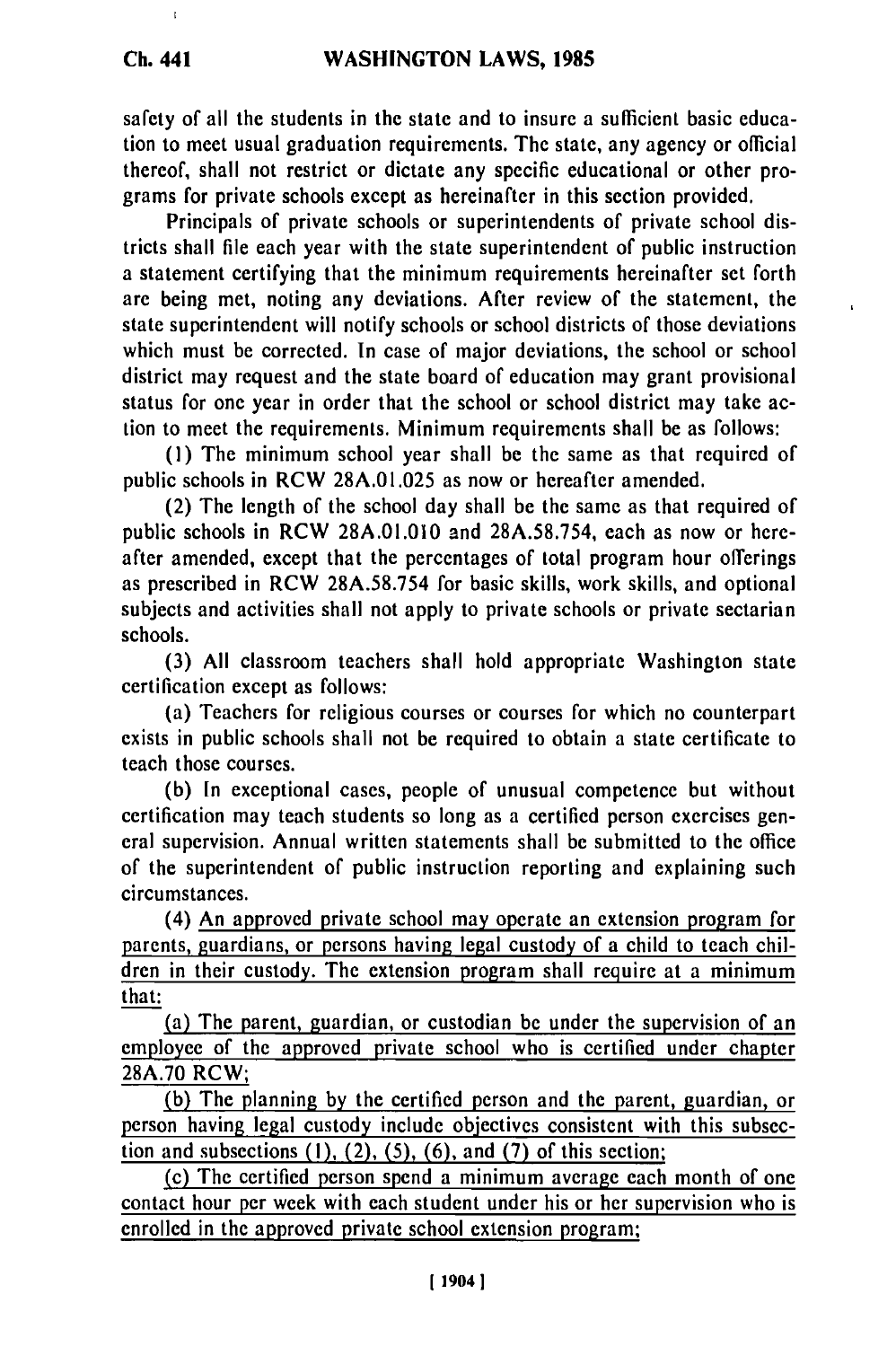(d) Each student's progress be evaluated by the certified person; and

(e) The certified employee shall not supervise more than thirty students enrolled in the approved private school's extension program.

**(5)** Appropriate measures shall be taken to safeguard all permanent records against loss or damage.

**(((5))) (6)** The physical facilities of the school or district shall be adequate to meet the program offered by the school or district: PROVIDED, That each school building shall meet reasonable health and fire safety requirements. A residential dwelling of the parent, guardian, or custodian shall be deemed to be an adequate physical facility when a parent, guardian, or person having legal custody is instructing his or her child under subsection (4) of this section.

 $((\langle 6 \rangle)$ ) (7) Private school curriculum shall include instruction of the basic skills of occupational education, science, mathematics, language, social studies, h;2tory, health, reading, writing, spelling, and the development of appreciation of art and music, all in sufficient units for meeting state board of education graduation requirements.

 $((+7))$  (8) Each school or school district shall be required to maintain up-to-date policy statements related to the administration and operation of the school or school district.

All decisions of policy, philosophy, selection of books, teaching material, curriculum, except as in subsection  $((6))$   $(7)$  above provided, school rules and administration, or other matters not specifically referred to in this section, shall be the responsibility of the administration and administrators of the particular private school involved.

Sec. 5. Section 4, chapter 217, Laws of 1969 ex. sess. as last amended by section 8, chapter 359, Laws of 1977 ex. sess. and RCW 28A.41.145 are each amended to read as follows:

(I) For purposes of this section, the following definitions shall apply:

(a) "Private school student" shall mean any student enrolled full time in a private ((or private sectarian)) school;

(b) "School" shall mean any primary, secondary or vocational school;

(c) "School funding authority" shall mean any nonfederal governmental authority which provides moneys to common schools;

(d) "Part time student" shall mean and include: Any student enrolled in a course of instruction in a private ((or private sectarian)) school and taking courses at and/or receiving ancillary services offered by any public school not available in such private ((or private sectarian)) school ((district and)); or any student who is not enrolled in a private school and is receiving home-based instruction under RCW 28A.27.010 which instruction includes taking courses at or receiving ancillary services from the local school district or both; or any student involved in any work training program and taking courses in any public school, which work training program is approved by the school board of the district in which such school is located.